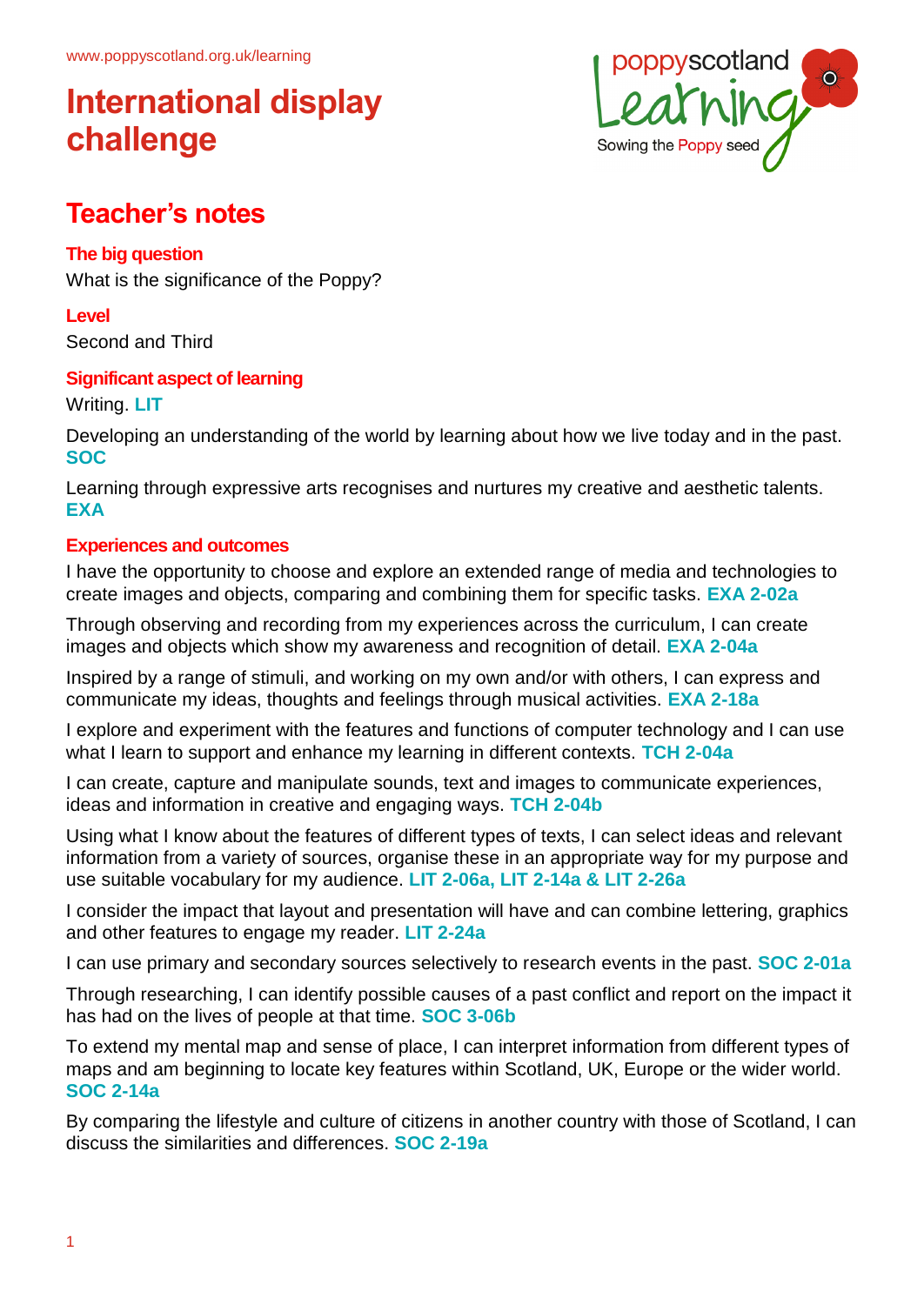

Having discussed the variety of ways and range of media used to present data, I can interpret and draw conclusions from the information displayed, recognising that the presentation may be misleading. **MNU 2-20a**

#### **Additional resources**

Poppyscotland's documentary films and archive footage are available from the Poppyscotland Learning website or from ordering for free the 'Sowing the Poppy seed' DVD via this link <http://learning.poppyscotland.org.uk/resources/order-education-pack/>

You can access all of our learning films online via this link: <http://learning.poppyscotland.org.uk/resources-category/films/>

Poppyscotland's image library is available via this link to our website: <http://learning.poppyscotland.org.uk/resources-category/media/>

#### **Useful links**

[www.poppyscotland.org.uk/learning](http://www.poppyscotland.org.uk/learning)

[www.bbcmotiongallery.com](http://www.bbcmotiongallery.com/) 

[www.iwm.org.uk/](http://www.iwm.org.uk/)

[www.iwm.org.uk/history/learning-resources](http://www.iwm.org.uk/history/learning-resources)

[www.rememberingscotlandatwar.org.uk/](http://www.rememberingscotlandatwar.org.uk/)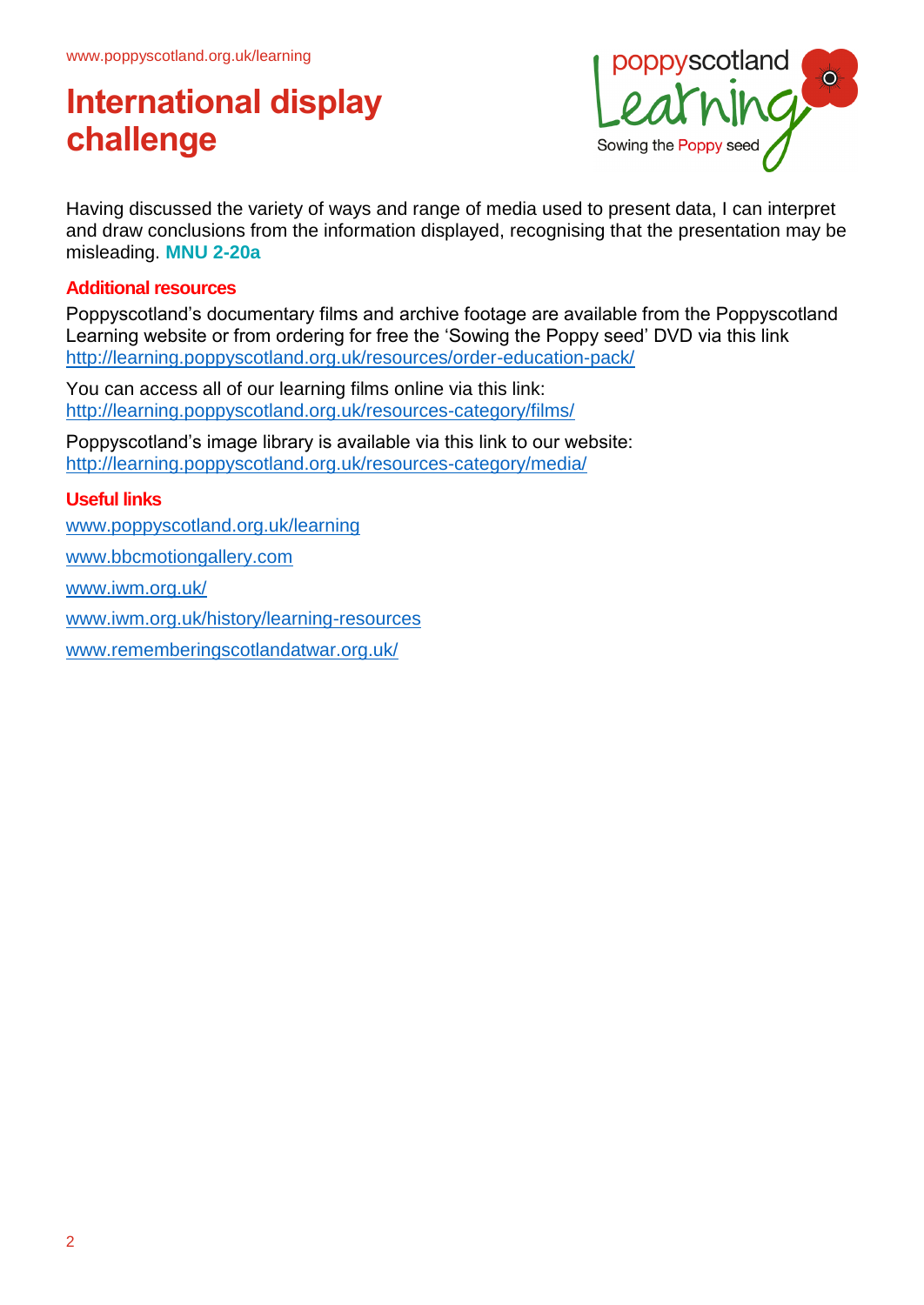

## **Your challenge**

At 11am on 11th November 1918 the guns of the Western Front fell silent after more than four years continuous warfare in the First World War. Since 1919, on the eleventh hour of the eleventh day of the eleventh month, British people fall silent for two minutes to remember those who were killed in both world wars and recent conflicts. It is often called Armistice Day, Remembrance Day or Poppy Day because many people wear a poppy. Remembrance Sunday is held on the second Sunday in November, which is usually the Sunday nearest to 11th November. Special services are held at war memorials, churches and schools all over Britain.

Your challenge is to find out how other countries commemorate people who fought and died in wars.

You are to display this information to your classmates in an interesting and colourful way. It is up to you where you get the information from and how you display the information.

Make use of the following resources:

- The school library;
- Link schools your school may have in other countries;
- Foreign students in your school or your community;
- The internet and email (you could email any linked schools your school or area has, your teacher will guide you with this).

#### **Rules**

- Everyone participates in the research and production of your group's work.
- Work within the timescales provided.
- Meet the criteria have you done what you were asked to do?

#### **Useful links**

[www.poppyscotland.org.uk/learning](http://www.poppyscotland.org.uk/learning) [www.bbcmotiongallery.com](http://www.bbcmotiongallery.com/)  [www.iwm.org.uk/](http://www.iwm.org.uk/) [www.iwm.org.uk/history/learning-resources](http://www.iwm.org.uk/history/learning-resources) [www.rememberingscotlandatwar.org.uk/](http://www.rememberingscotlandatwar.org.uk/)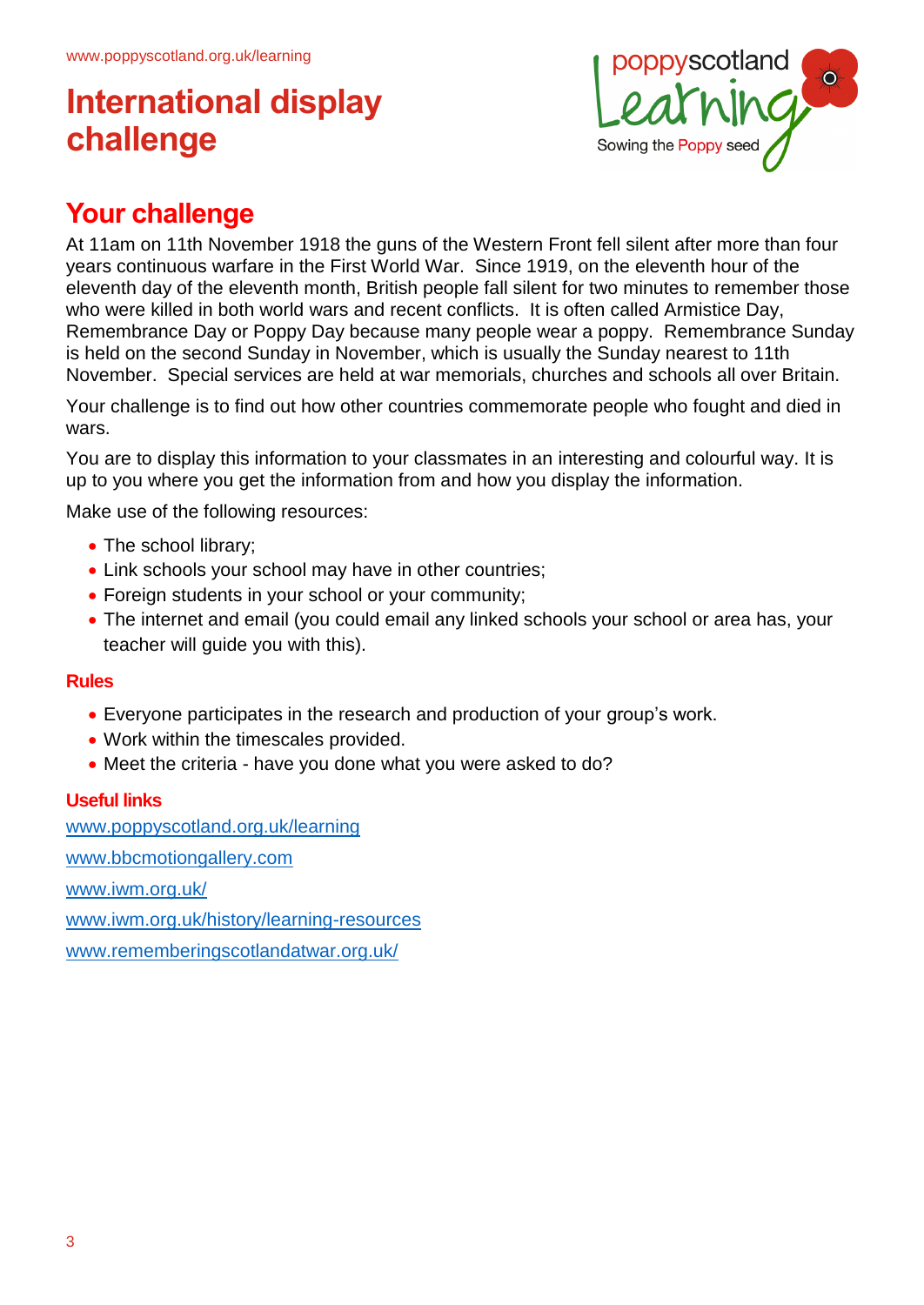

|                 | Veterans Day is a federal holiday and a state holiday in all<br>states. It is observed on the weekday nearest to November<br>11th. The holiday honours all veterans of the United States<br>armed forces. A traditional observation is a moment of<br>silence at 11 AM remembering those who fought for peace<br>(commemorates the cease-fire in the 1918 armistice which<br>was scheduled for "the eleventh hour of the eleventh day of<br>the eleventh month.") The day of recognition for Veterans of<br>the Great War (World War I) on this date was first<br>proclaimed by President Wilson on November 11, 1919. In<br>May 1938, the 11th of November in each year was declared<br>a legal holiday and was known as Armistice Day. |  |
|-----------------|------------------------------------------------------------------------------------------------------------------------------------------------------------------------------------------------------------------------------------------------------------------------------------------------------------------------------------------------------------------------------------------------------------------------------------------------------------------------------------------------------------------------------------------------------------------------------------------------------------------------------------------------------------------------------------------------------------------------------------------|--|
|                 | In Canada, Remembrance Day is a public holiday and<br>federal statutory holiday, as well as a statutory holiday in all<br>three territories and in six of the ten provinces. From 1921<br>to 1930, Armistice Day was held on the Monday of the<br>week in which 11 November fell and Thanksgiving<br>was held on the same day.<br>In 1931 an act was adopted that said the day should be<br>called Remembrance Day and be observed on 11<br>November.                                                                                                                                                                                                                                                                                    |  |
|                 | In the Cayman Islands, Remembrance Day is a public<br>holiday on the second Monday in November.                                                                                                                                                                                                                                                                                                                                                                                                                                                                                                                                                                                                                                          |  |
| <b>THE REAL</b> | In the UK, the official commemoration was moved to the<br>Sunday closest to 11 November in 1939, to avoid any<br>disruption to production in factories supporting the war<br>effort.<br>This Sunday observance has remained since, though the<br>11th may also be marked with a moment of silence at<br>11am.                                                                                                                                                                                                                                                                                                                                                                                                                            |  |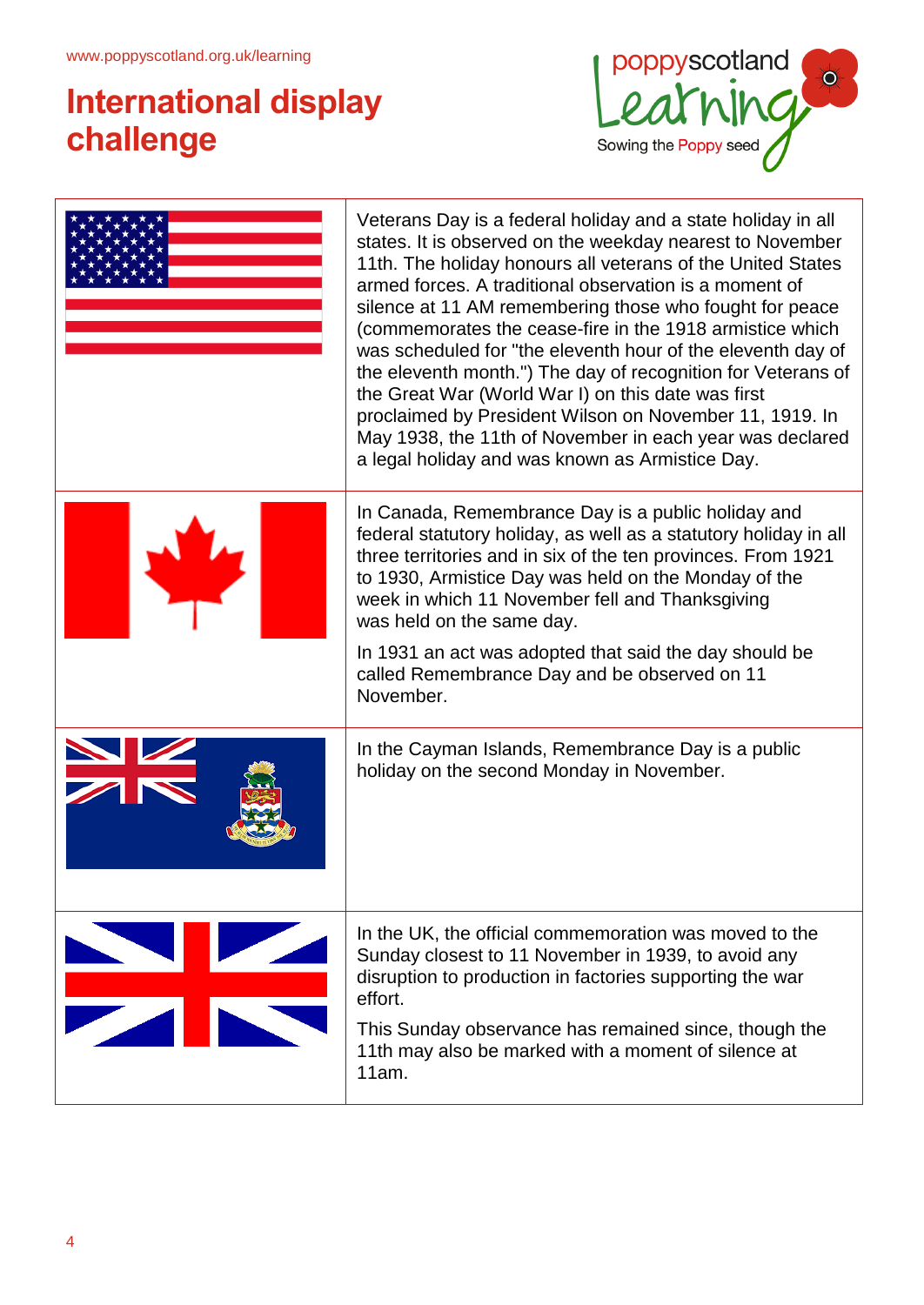

| In Australia and New Zealand, the events and losses at<br>Gallipoli have taken a deeper hold on the psyche, and the<br>ANZAC day celebrations are the main occasion for people<br>to remember the fallen of conflicts.<br>ANZAC stands for Australian and New Zealand Army<br>Corps. The troops in those forces became known as<br>ANZACs, and the pride in the name endures to this day. |
|-------------------------------------------------------------------------------------------------------------------------------------------------------------------------------------------------------------------------------------------------------------------------------------------------------------------------------------------------------------------------------------------|
| The day is marked by an official holiday in both France and<br>Belgium. While the end of the war may be seen as a time<br>for happiness and celebration, the unprecedented loss of<br>life in the war means that the day is a sombre day of<br>reflection.                                                                                                                                |
| In France, the day is marked by parades across the<br>country, such as the grand parade at the Arc de Triomphe<br>in Paris.                                                                                                                                                                                                                                                               |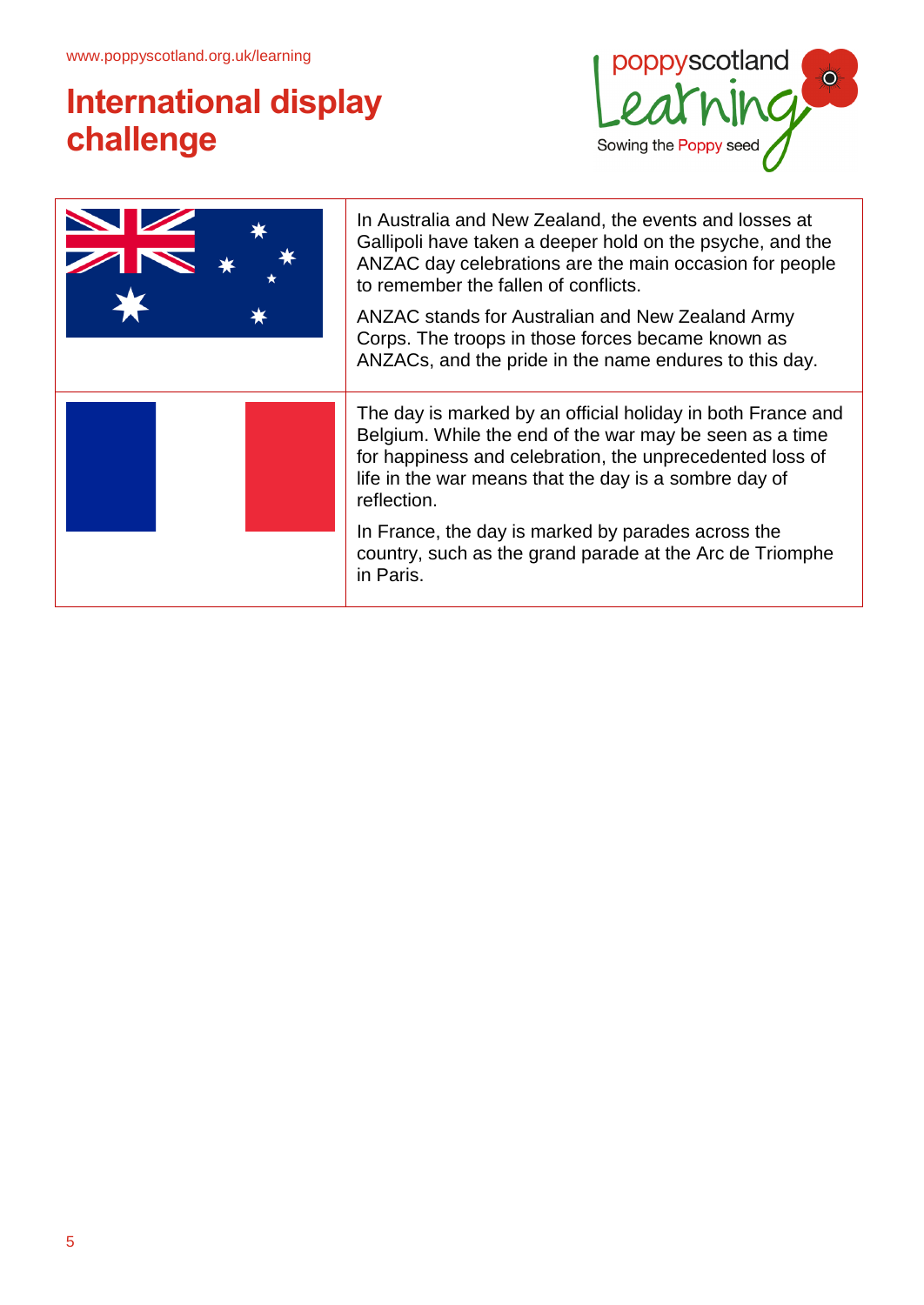

## **What progress have I made today?**

Developing an understanding of the world by learning about how we live today and in the past. **SAL LIT**

| $2nd$ level<br>I can provide examples of how Scotland<br>commemorates people that have fought in<br>conflict and compare similarities and<br>differences with other countries in the world.<br>Some of my reasons are | 3rd level<br>I can explain how and why my society<br>commemorates people that have fought in<br>conflict and compare this to other countries.<br>Some points are |
|-----------------------------------------------------------------------------------------------------------------------------------------------------------------------------------------------------------------------|------------------------------------------------------------------------------------------------------------------------------------------------------------------|
| 4 <sup>th</sup> level<br>I have an opinion about which factors, in<br>Scotland and other parts of the world, have<br>been key to how we commemorate people<br>that have fought in conflict.<br>Some points are        |                                                                                                                                                                  |